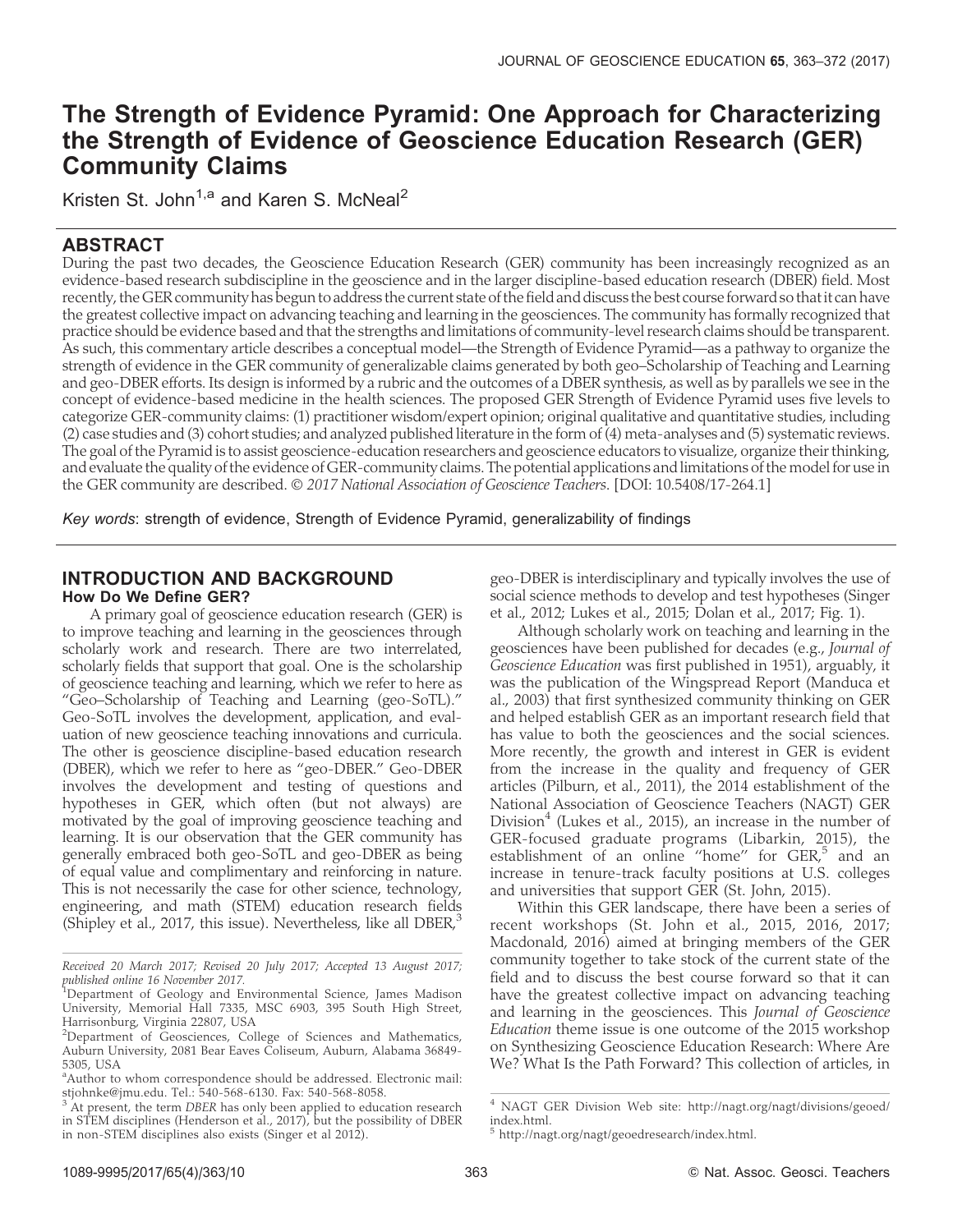

FIGURE 1: GER Venn diagram. Modified from Lukes et al. (2015).

particular the literature reviews, helps identify and articulate the current state of collective research. Another important outcome was an agreement among participants that conclusions and recommendations that emerge from the GER community and translate to practice should be evidence-based and the strengths and limitations of those community-level claims should be transparent (Macdonald, 2016). By community-level claims, we mean claims that assert to be generalizable across multiple contexts. There are two underlying assumptions to that tenet: (1) that decisions that affect teaching and student learning in the geosciences are best made when informed by evidence (including both empirical and theoretic), and (2) that there is a hierarchy to the types of GER evidence that exists, which may not be obvious to stakeholders (e.g., geoscience educators [practitioners], administrators, funding agencies).

Although the strengths and limitations of claims made in individual studies are often addressed through author attention to journal standards and peer-review feedback, GER community-level claims currently do not have a framework in which to evaluate their strength of evidence. The purpose of this commentary is to address that need by proposing a conceptual model, derived from DBER synthesis findings (Singer et al., 2012) and from a model for evidencebased medicine from the health sciences community (Glover et al., 2008), as one approach for characterizing the strength of evidence of GER community claims.

## The Concept of Strength of Evidence in DBER

Our examination of the literature suggests that, although there are published rubrics (e.g., Perkins, 2004) to facilitate basic literature reviews, there are no conceptual models to serve as broader frameworks in which to situate the different types of studies (e.g., case studies, literature reviews) according to their relative strength of evidence and generalizability for the discipline-specific, education-research fields. Why this situation exists is unclear to us. This may be due to the emerging nature of DBER itself (Singer et al., 2012); perhaps such organizational exercises are undertaken only when a new research field has grown (matured and expanded) to a point at which the community members

Table I: DBER report rubric to characterize the strength of report conclusions by connecting to the evidence base. Modified from Singer et al., 2012, Box 1-1, p. 18.

| <b>DBER Report</b><br>Level of<br>Evidence | Characterized by                                                                                                                                                                                                                                                                                                                                                                                              |
|--------------------------------------------|---------------------------------------------------------------------------------------------------------------------------------------------------------------------------------------------------------------------------------------------------------------------------------------------------------------------------------------------------------------------------------------------------------------|
| Limited                                    | Few peer-reviewed studies of limited scope<br>· with some converged of findings or                                                                                                                                                                                                                                                                                                                            |
|                                            | · Converge with nonpeer-reviewed<br>literature or                                                                                                                                                                                                                                                                                                                                                             |
|                                            | · Convergence with practitioner wisdom.                                                                                                                                                                                                                                                                                                                                                                       |
| Moderate                                   | A well-designed study of appropriate scope<br>that has been replicated by at least one other<br>similar study and often including both<br>quantitative and qualitative data or                                                                                                                                                                                                                                |
|                                            | A few large-scale studies (e.g., across<br>multiple courses, departments, or institutions)<br>with similar results or                                                                                                                                                                                                                                                                                         |
|                                            | A moderate number of small-scale studies<br>(e.g., in single course or section) with general<br>convergence but possibly with contradictory<br>results. If the results are contradictory, more<br>weight must be given to studies that reflect<br>methodological advances or a more-current<br>understanding of teaching and learning or<br>those that are conducted in more-modern<br>learning environments. |
| Strong                                     | Numerous, well-designed, qualitative and/or<br>quantitative studies, with a high convergence<br>of findings.                                                                                                                                                                                                                                                                                                  |

"feel" the limitations of how things are being done (e.g., small-scale case study research) and seek to ask questions that require research designs that support larger-scale operation for broader generalizability of findings. Or, perhaps the need for that research is externally driven; it may depend on users or funders (i.e., educators and/or funding agencies) asking for more clarity from researchers on the strength of evidence behind the body of research conclusions and resulting recommendations.

Although rubrics for literature reviews are of a different scope and scale than conceptual models for framing the strength of evidence of community claims, we can look at the rubric and findings from the DBER report (Singer et al., 2012) for elements that may inform development of a conceptual model for GER community claims. The synthesis nature of the DBER report (Singer et al., 2012) on the status, contributions, and future direction of DBER in physics, biosciences, geosciences, chemistry, astronomy, and engineering necessitated the development of an evaluation model to qualify the conclusions and recommendations of the synthesis. That development was in the form of a threetiered rubric of levels of evidence and offered an organizational structure for the study authors to articulate their confidence in their conclusions drawn from reviewing the DBER literature. A modified version of that rubric is shown in Table I. Important characteristics of the rubric are that the number of studies, the scope of the studies (e.g., single course versus multicourse; single institution versus multiinstitution), and the convergence of findings were all deemed important factors to consider when evaluating the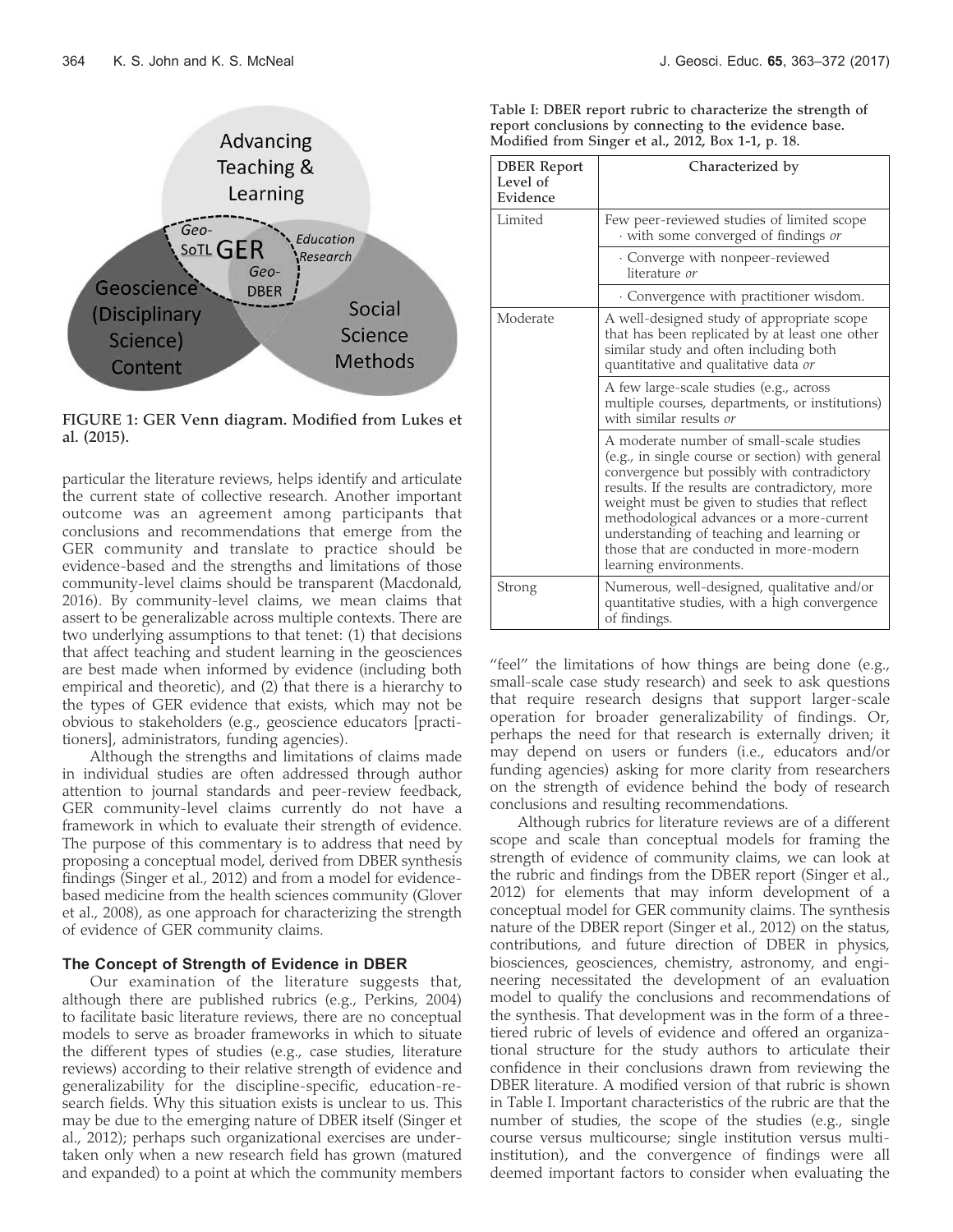Table II: Connecting outcomes from the DBER report (Singer et al., 2012) to issues important to the design and use of a conceptual model of the strength of evidence for GER-community claims.

| From DBER Report (Singer et al., 2012, p 54): Challenges to                                                                                                                                                                                                                                                  | Considerations for Evaluating Strength of Evidence of GER                                                                                                                                                                                                                                                                                                                                      |
|--------------------------------------------------------------------------------------------------------------------------------------------------------------------------------------------------------------------------------------------------------------------------------------------------------------|------------------------------------------------------------------------------------------------------------------------------------------------------------------------------------------------------------------------------------------------------------------------------------------------------------------------------------------------------------------------------------------------|
| <b>DBER</b>                                                                                                                                                                                                                                                                                                  | <b>Studies and GER Community Claims</b>                                                                                                                                                                                                                                                                                                                                                        |
| Many DBER findings are from studies in which the authors/<br>researchers are the developers or implementers of the curriculum/<br>instructional method/instruments. Therefore, there is the potential<br>for bias, and it is uncommon to find independently reproduced<br>research findings of most studies. | Are the potential biases transparent in the studies? What<br>measures have been taken to reduce researchers' biases?                                                                                                                                                                                                                                                                           |
| Most DBER studies are on a single course (low scale), and                                                                                                                                                                                                                                                    | Are the studies focused more on only specific courses or are they                                                                                                                                                                                                                                                                                                                              |
| assessments are very course specific, making it difficult to                                                                                                                                                                                                                                                 | of a broader nature? Do the instruments have broader use within                                                                                                                                                                                                                                                                                                                                |
| generalize findings broadly.                                                                                                                                                                                                                                                                                 | the GER community?                                                                                                                                                                                                                                                                                                                                                                             |
| Few DBER studies focus on different subpopulations of students:<br>(a) social/economic/ethnic diversity<br>(b) majors versus nonmajors in introductory courses<br>(c) structural differences among introductory courses, service<br>courses for majors in other disciplines, and courses for<br>majors       | Are the studies addressing different subpopulations of one or<br>more of the following:<br>(a) social/economic/ethnic diversity<br>(b) majors versus nonmajors in introductory courses<br>(c) structural differences among introductory courses, service<br>courses for majors in other disciplines, and courses for<br>majors,<br>(d) rural/urban differences, and<br>(e) gender differences? |

strength of evidence for community claims. Importantly, the breadth of research study design is also recognized in this rubric with quantitative and qualitative studies both being included and presumably having equal weight. In addition, practitioner wisdom, which draws on the knowledge and experience of classroom educators, is also a source of evidence, albeit limited according to this rubric. For all of these reasons, a simple, three-tiered rubric is an appealing starting point for a GER conceptual model for strength of evidence of community claims. However, it also contains vague terms (e.g., ''well-designed,'' ''appropriate scope'') that may not be uniformly applied. In addition, the hierarchy organization (from limited to strong) and the corresponding relative differences in number (e.g., few to numerous) and scope (e.g., limited to large scale) of studies may be better served with a different visualization, one in which a conceptual diagram, as opposed to a table, could help represent the hierarchical differences more effectively.

Applying this rubric (Table II), Singer et al. (2012) were able to draw broad conclusions about the state of DBER findings (in addition to the original study, see the Mogk [n.d.] Web site summary and the Kastens and Mogk [2016] Webinar for a summary of DBER findings in the context of geosciences), based on their synthesis of results from commissioned reports (see Pilburn et al. [2011] for geoscience) and their review of the literature. The review and synthesis process also enabled Singer et al. (2012) to identify broad challenges for DBER studies going forward. We think this is important to note in the context of this commentary because the challenges not only help identify directions of future research, they highlight issues that researchers and educators need to be aware of when considering strength and applicability of research community claims. These include recognizing issues of researcher/author bias, the limits that the use of customdesigned instruments and surveys pose to generalizability of findings, and the limits that nondiverse study populations pose to the generalizability of findings. These are summarized in Table II and are paired with questions that we think should be considered in the design and use a

conceptual model of strength of evidence for GER community claims.

## Thinking Outside the Box: The Concept of Strength of Evidence in the Health Sciences

Another way of thinking about strategies for developing a conceptual model for strength of evidence in GER is to look at examples outside the science education research community; in particular, turning to a model for evidencebased medicine (EBM). We think EBM is a relevant model to consider because there is a large body of practitioners (in medicine and in education) who were not involved in doing the research and yet who can benefit from the findings if provided with appropriate guidance as to what findings are more trustable, based on their strength of evidence. In addition, both fields have additional stakeholders (patients in medicine and students in education) that depend on practitioners making well-informed decisions in how to apply research findings to their context. The goal of EBM is to identify and integrate the best research evidence with clinical expertise and patient values to make health-related decisions (Sackett et al., 2000). EMB emerged in early 1990s and stressed the examination of evidence from clinical research (Guyatt, 1991; Evidence-based Medicine Working Group, 1992; Guyatt et al., 1992; Montori et al., 2008). It required physicians to become more familiar with the medical literature, but also provided a model for helping physicians evaluate strength of evidence. EBM models have taken the form of tables, and more recently, as pyramids. One widely used and adapted model is by Dartmouth College and Yale University (Glover et al., 2006). Versions of this EBM model are used in the nursing (Ackley et al., 2008; Melnyk and Fineout-Overholt, 2011), primary care,<sup>6</sup> occupational therapy (Arbesman et al., 2008), mental health, $\frac{7}{1}$ and medical library science.<sup>8</sup> In the Dartmouth and Yale model (Glover, 2006; Fig. 2), the width of the diagram

 $^6\,$  See http://www.phcris.org.au/guides/about\_research.php [PHCRIS, 2017].

 $7$  See http://www.dartmouth.edu/ $\sim$ biomed/resources.htmld/guides/ebm\_ psych\_resources.html.

See http://libguides.gwumc.edu/ebm/studytypes.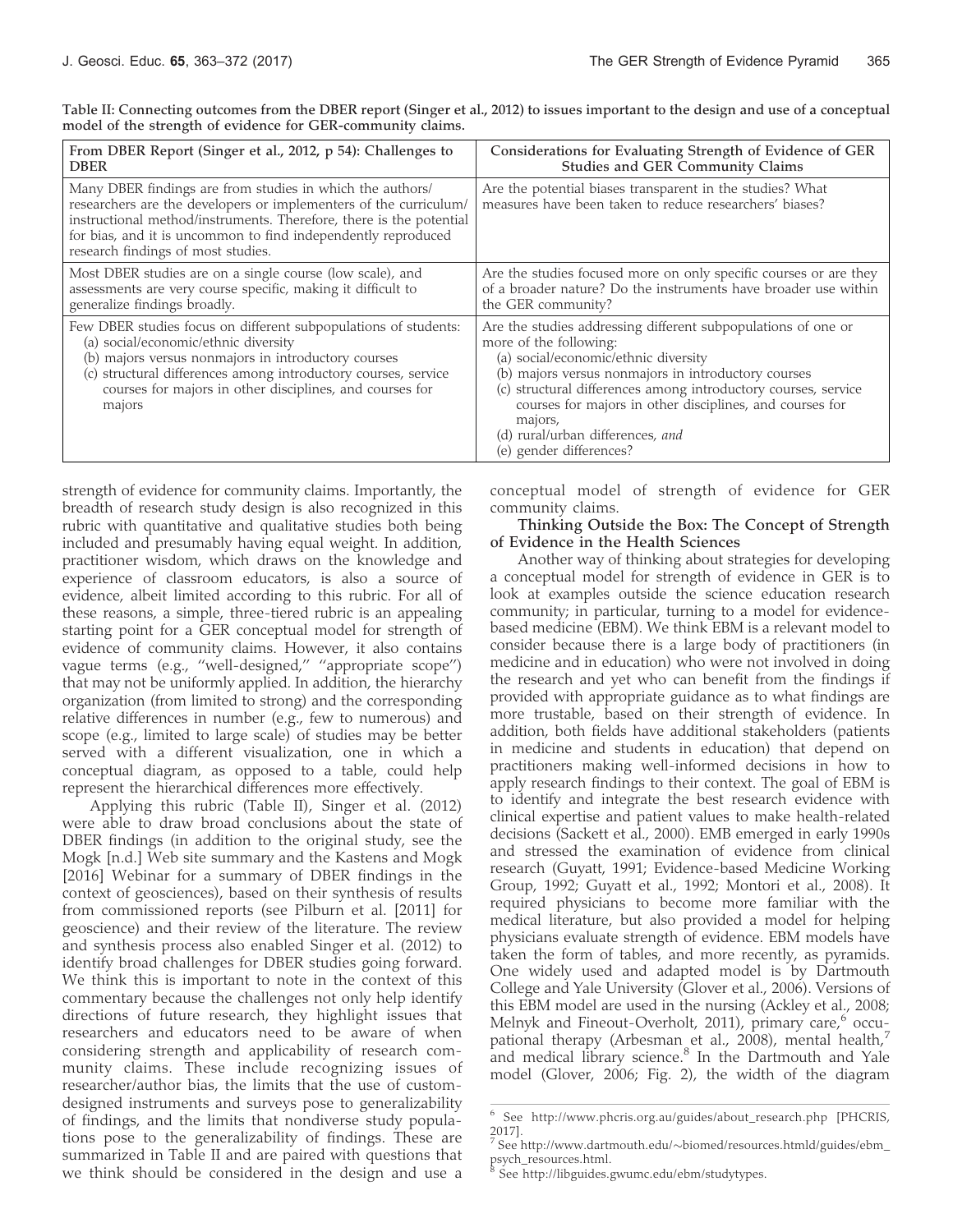

FIGURE 2: A modified version of the evidence-based medicine pyramid (originally produced by Glover et al, 2006; Dartmouth College and Yale University). Color for this figure is available in the online journal.

narrows, moving upward, to visually represent the greater number of studies that are of lower evidence (wider) to the lower number of studies that are of higher evidence (narrower). In addition, a distinction is made between filtered (analyzed published literature) and unfiltered (primary literature/original studies) information. Lastly, the EMB conceptual model also serves as the organizational starting point for launching a database for Translating Research into Practice (TRIP), to search for studies at each of the levels in the pyramid. In this way, the practitioners are immediately aware of the strength of evidence for a claim. The purpose of the conceptual diagram is to help ensure that medical practitioners can situate medical findings and provide advice in terms of its strength of evidence.

Although medical research may seem far-a-field from geoscience-education research, we see strong benefits to adopting their evidence-based research approach to designing a conceptual model of strength of evidence for GER (and other disciplines of educational research). Similar to the health sciences, research results should inform practitioners' decisions on how to best help the people they serve (medical patients and geoscience students, respectively). We also see value in organizing the model in a visual hierarchy that differentiates among different types of studies, so that the practitioners can make informed decisions based on the best evidence. In addition, we recognize that practitioners are not separate from this process; their expert opinions have value, they are an important part of the knowledge base and are where the outcomes of research need to be translated into practice. The model is not fully adaptable however, because the types of medical research do not consistently have parallels to education research. Case studies and cohort studies are common in disciplinary education research, including GER. However, based on the definition of randomized clinical trials (RCTs) by the Coalition for Evidence-Based Policy (2003), we see RCTs as relatively uncommon in GER (and DBER in general), in large part, because the control and intervention groups are typically known to the researchers, and those groups are not randomly selected; they are students in particular classes or participants in workshops, among other factors (AEA 267,

2017). This type of experimental approach is often called ''quasi-experimental'' in the educational arena because truly random approaches are rare. However, one setting in which some randomized experiments have been conducted is in the massive open online course (MOOC) platform, which gives an opportunity for different segments of the class population to be randomly assigned different instructional materials or prompts, and learning outcomes compared (e.g., Raffaghelli et al., 2015; Reich, 2015). We propose that a consequence of the dearth of RCTs in DBER is the increased potential for bias (an extension of the bias noted in Table II). In addition, although some articles and reports in DBER achieve critical appraisal via the publication venue and/or number of citations and are topically relevant across disciplines (e.g., Freeman, 2014; Manduca et al., 2017; Gentile et al., 2017), the volume of studies for particular topics in GER (or in DBER) is simply not great enough to develop a mechanism for, or a distinction between, synopses and syntheses, as opposed to reviews, as is done in medical research. Finally, although well-established in medical research, systematic reviews are a comparatively recent development in education (Bennett et al., 2006). Systematic reviews involve explicit criteria for selecting studies for the review, thorough coverage of studies published on the chosen review topic, and transparent measures of quality assurance by the researcher involved in the review (Petrosino et al., 2000; Bennett et al., 2006; Higgins and Green, 2011).

## A PROPOSED CONCEPTUAL MODEL FOR THE GER STRENGTH OF EVIDENCE PYRAMID

The evaluation rubric used in, and outcomes from, the DBER report (Singer et al., 2012) and the Glover et al. (2006) model for evidence-based medicine from the health sciences community are the primary building block we used to design a conceptual model to characterize the strength of evidence of GER-community claims. A preliminary version of this model was presented at the 2015 GER workshop on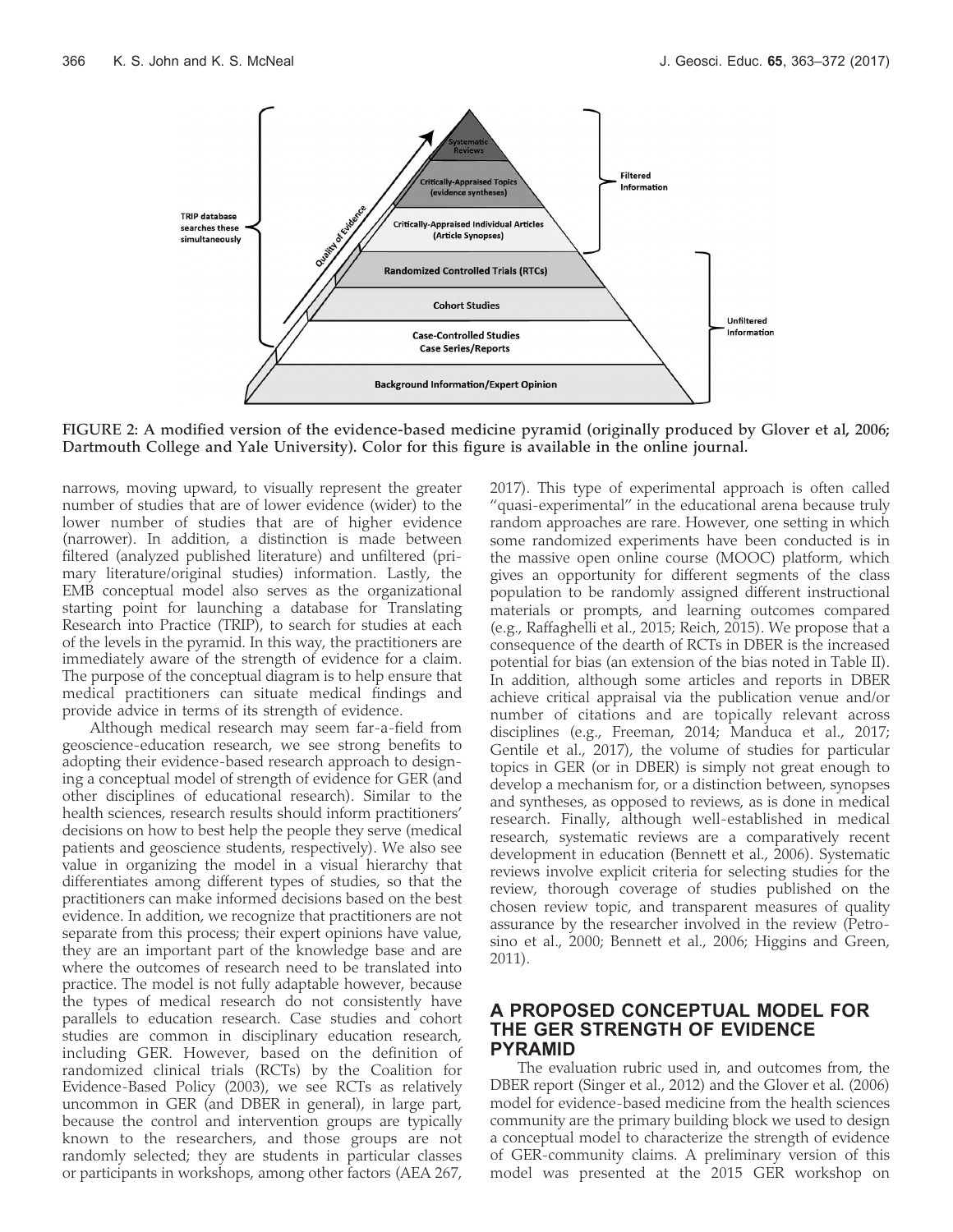

FIGURE 3: Proposed model for strength of evidence of GER-community claims. Color for this figure is available in the online journal.

Synthesizing Geoscience Education Research: Where Are We? What Is the Path Forward?<sup>9</sup> Feedback from workshop participants was collected and used to revise the model.

## Does Shape Matter?

Like the Glover et al. (2006) EBM model, we chose the shape of the model to be a pyramid, with all labels on the front face of the pyramid (Fig. 3). We recognize that additional approaches could be taken, however, to truly make it a diagram that has a three-dimensional perspective to better illustrate the different types of studies in GER. For example, we could instead view the pyramid from the pinnacle and place research methods (e.g., qualitative, quantitative, experimental) on different sides of the pyramid. Such a design modification was proposed (Tomlin and Borgetto, 2011) for the EBM model as applied to occupational therapy. However, the traditional model (i.e., that of Glover et al., 2006) continues to dominate that profession (Podvey et al., 2013). Alternatively, the sides of the pyramid could represent different research themes (e.g., studies on students' conceptual understanding of the solid Earth; access and success in the geosciences) within GER. However, this poses problems because we would be limited to only three themes were we to retain a pyramid shape. In the end, we recognize that all models are imperfect (Box, 1979; Hayes, 2007) and chose simplicity over multidimensionality for the diagram design. We think the simple approach can convey sufficient visual structure to support understanding and community discussions on GER levels of evidence.

The width of the pyramid represents the relative number of studies (or other available resources, such as Web pages on geoscience course design<sup>10</sup> or  $GER<sub>11</sub>$  in the case of

sharing practitioner wisdom) at each level of the pyramid. Because we believe that both geo-SoTL and geo-DBER are important for improving the geoscience teaching practice, those are both included as valid lines of evidence in GER. Both are also areas for peer-review publication; for example, in the Journal of Geoscience Education, geo-SoTL typically results in curriculum and instruction articles, and geo-DBER typically results in research articles. The proportion of geo-SoTL or geo-DBER articles are not expected to be equal at any level of the pyramid, and it is likely that geo-DBER studies would dominate the upper levels (i.e., meta-analyses and reviews) because of the nature of the questions that would drive the analyses. However, we can envision review articles that would examine and synthesize geo-SoTL primary studies as well, for example, on how a particular learning goal is addresses and measured across the geoscience curriculum.

## Moving Through the Pyramid Levels

There are five levels to this GER-community claims pyramid. The first level (green) is Practitioner Wisdom/ Expert Opinion. This knowledge base of ''what we know'' about GER is also the interface in which results of GER directly connect to teaching practice, and it may be a starting point for reflective practitioners to move into GER. Practitioner Wisdom recognizes that practitioners are uniquely positioned to contribute pedagogic content knowledge (PCK) to the research process (Shulman, 1986). PCK is an integration of what practitioners know about how to teach and what they teach (Cochran, 1997). We (and others<sup>12</sup>) see these as essential parts of the teaching process that should inform research by highlighting potential challenges, prom-

<sup>9</sup> 2015 GER Workshop information: http://serc.carleton.edu/earth\_ rendezvous/2015/morning\_workshops/w3/index.html

<sup>&</sup>lt;sup>10</sup> https://serc.carleton.edu/NAGTWorkshops/coursedesign/index.html.<br><sup>11</sup> http://nagt.org/nagt/geoedresearch/toolbox/index.html.

 $^{12}$  This idea was introduced by Kim Kastens at the 2017 Earth Educators Rendezvous Geoscience Education Research and Practice Forum: https:// serc.carleton.edu/earth\_rendezvous/2017/program/ger/index.html.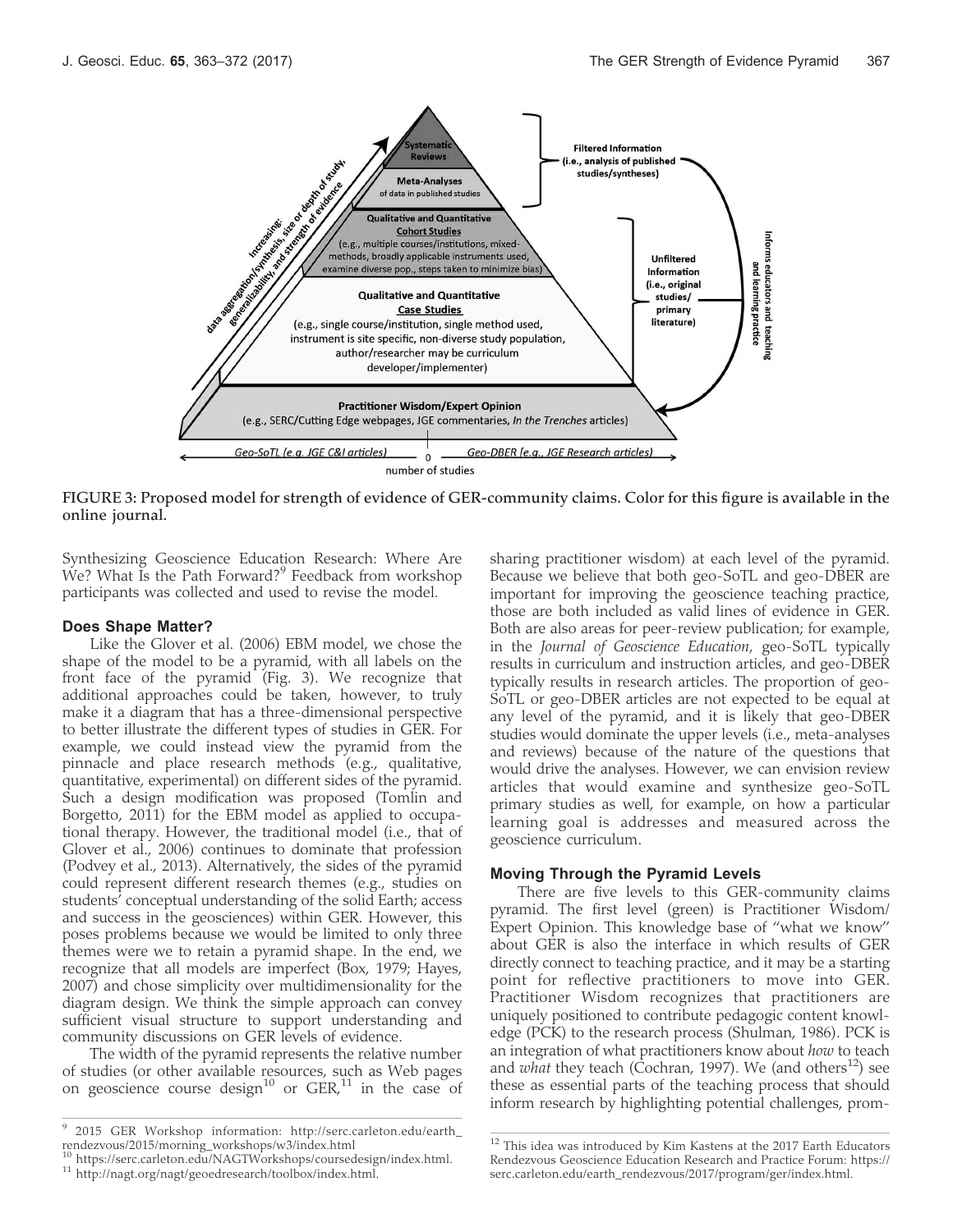ising practices, and puzzling questions to address. In turn, it was the consensus at the 2015 GER workshop, with which we concur, that practitioner wisdom and expert knowledge are informed by GER studies at higher levels of the pyramid (depicted by the feedback loop arrow in Fig. 3), as well as personal practitioner experience (including through their own action research). Practitioner Wisdom/Expert Opinion is not, however, a level that directly involves typical scholarly peer-review publication or original research and analysis. At this level, wisdom about teaching and learning is often shared via professional develop workshops and through dissemination outlets, such as the Science Education Resource Center ( $SERC^{13}$ ), NAGT Teach the Earth resources,<sup>14</sup> and On the Cutting Edge workshops (Manduca et al., 2010) and Web pages, $^{15}$  as well as articles in the NAGT practitioner magazine In the Trenches and commentaries in the Journal of Geoscience Education (which are peerreviewed).

The next two levels of the GER pyramid represent original qualitative and quantitative studies that are peerreviewed and published as primary literature (and are, therefore, ''unfiltered''). Most common are case studies (yellow) that focus on a single course or institution that is taught by the researcher using curriculum or instructional methods that they developed and are testing in their classes. The methods of analysis often rely on a single instrument appropriate to that site (e.g., course or institution). The population depends on the location and scope of the study but may be of limited diversity. These examples are not intended to be interdependent; that is, a case study of a single course does not require that a researcher only use a single instrument in his or her research design. The intent of the examples within the model is to convey that the scope of the case study is generally small, or the design is limited, thereby limiting the strength of evidence and generalizability of findings. Certainly, within the case study level, there are differences in how robust one study design is compared with another, and thus, an argument could be made for adding sublevels to this conceptual model to accommodate smallerscale differences in levels of evidence (e.g., as was done in Bitting et al., 2017, this issue; and McConnell et al., 2017, this issue).

Less common, but important for determining generalizability of study findings, are cohort studies (orange). These may address some of the same research questions as case studies, but they investigate a broader cross section of courses, institutions, and/or populations. The instruments, therefore, must be broadly applicable as well, and the research design typically uses a mixed-methods approach. By increasing the depth and/or size of the study, researchers also take steps to reduce potential bias (e.g., they are not instructors of all of the courses that are testing an intervention).

The upper most levels of the GER-community claims pyramid, meta-analyses and systematic reviews, are the least common, in part, because they depend on access to data, methods, and findings from previously published research. The goal is to provide a more comprehensive description and analysis of a topic or question than could be addressed by smaller-scale case or cohort studies. These types of studies result in increased data aggregation, syntheses, and generalizability and are powerful for elevating confidence in GER-community claims of what we know and how well we know it. Both types of studies need to be done carefully to minimize bias and avoid inclusion of data from poor quality studies (e.g., weak methods used in previously published work) in their analyses (Palermo, 2012). Meta-analyses (light blue) involve application of statistical methods to look at a broad suite of existing quantitative or qualitative data. Interestingly, meta-analyses were not included in the EMB model (Glover et al., 2006), but recent arguments have been made for putting meta-analysis near the top of the EMB pyramid (Berlin and Golub, 2014).

We envision systematic reviews (dark blue) in GER as using systematic and transparent methods to identify, select, and evaluate relevant published literature on a particular topic or question (Higgins and Green, 2011). Reviews should encompass a significant time frame of study for a topical area of research. They should include the most up-to-date, as well as historical, research to provide an overview of the research evolution on that topic. Reviews of this nature can help identify patterns, trends, and gaps in GER and thereby help identify important questions and areas of needed future GER. Systematic reviews may use meta-analyses when appropriate and available.

#### A Snapshot or a Trajectory?

This conceptual model was initially conceived as a snapshot of the state of GER. Realistically we will always have more geoscience educators than geoscience researchers, so the wide base of Practitioner Wisdom/Expert Opinion will always be large. Small-scale, single-course or single-institution case studies are more manageable and may require less funding than multi-institutional ones, so we will likely and persistently see more case studies than cohort studies. Even if motivation and funding for multi-institutional studies increase, many researchers can implement case studies with little to no funds, so that level of the pyramid will probably stay larger than multi-institutional. The meta-analyses and reviews are fewest because they depend on a wide base of case and cohort studies. It is here, however, that we also see how the model is a trajectory—from practitioner wisdom (e.g., see Kastens and Krumhansl, 2017, this issue) and unfiltered information (case and cohort studies) to the filtered (meta-analyses and reviews)—with results ultimately feeding back into the broad base to support educators and increase expert knowledge.

## APPLICATIONS AND LIMITATIONS OF THE GER STRENGTH OF EVIDENCE MODEL

Our goal in proposing the conceptual model on GER strength of evidence was to help geoscience education researchers and geoscience educators visualize, organize their thinking, and evaluate the quality of evidence within GER-community claims, which assert to be generalizable across multiple contexts in the geosciences. We envision several ways in which the model may support conversations

<sup>&</sup>lt;sup>13</sup> https://serc.carleton.edu/index.html.<br><sup>14</sup> https://serc.carleton.edu/teachearth/index.html.<br><sup>15</sup> https://serc.carleton.edu/NAGTWorkshops/index.html.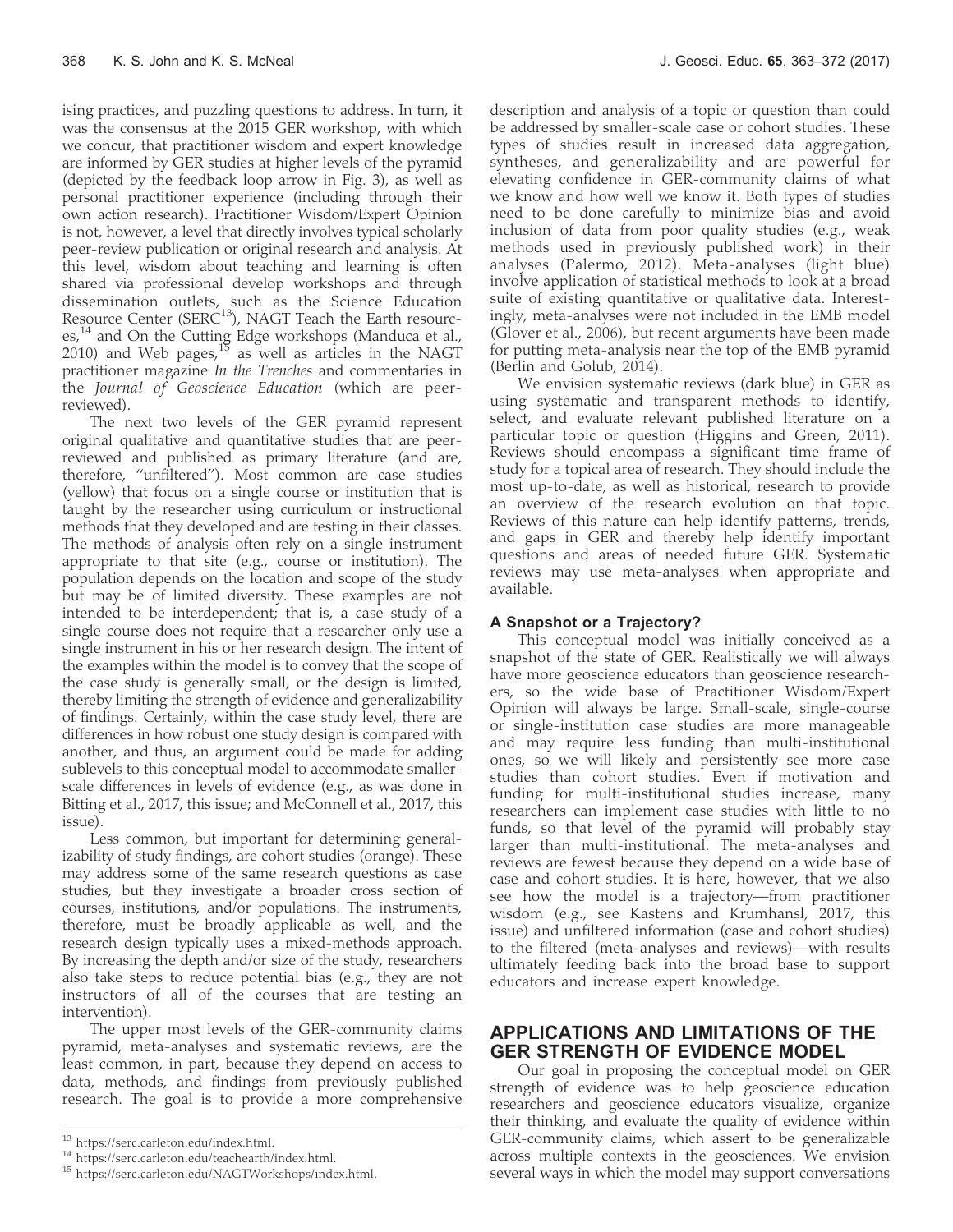and activities to support stronger evidence-based decisions for improving geoscience teaching and learning. We will address those below, after a cautionary note on what we see as inappropriate uses of the GER Strength of Evidence Pyramid.

#### Unintended and Inappropriate Uses

In considering the GER Strength of Evidence model, we must also consider what it is not well designed to address. All models have limitations (Box, 1979; Hayes, 2007) and have the potential to be misused. Although our goal was to create a model that is inclusive for all GER, that may not be possible. The model may be best matched to quantitative and mixed-method studies on geoscience teaching and learning. Studies that use a strictly qualitative research design may be harder to fit within the tiered structure because some qualitative studies are necessarily small (e.g., focus groups) yet powerful in design. We do not mean to diminish their value in the structure of this model.

The model also is best matched to GER studies that are considered applied research and use-inspired basic research, rather than being strictly basic research. Applied and useinspired basic research is motivated by the need to solve problems, whereas pure basic research is a quest for fundamental understanding, which may be only theoretic or abstract (Stokes, 1997). Although increasing the knowledge in a field certainly has fundamental value, the feedback into practice (indicated by the arrows on the right of the pyramid in Figure 3) is a critical piece of the proposed model. That said, even pure, basic research may be able to fit into this model indirectly, with the link to practice being perhaps one or two steps removed from the original study. Basic research studies may provide a theoretic foundation for case or cohort studies, which, in turn, have direct bearing on practice. Studies of instrument development or research methodology would fit this situation. This may be analogous to the concept of the broader impact in science proposals, where the primary benefit of the research is to gain new knowledge that will be most beneficial to other researchers, but those finding have a broader reach as well, which can support new advances in teaching and learning. Additionally, some commentaries may fit only awkwardly into the model; they are a form of Practitioner Wisdom (i.e., opinions and viewpoints) but may be written about issues or problems in GER that only indirectly speak to teaching and learning. This commentary, for example, may not fit well in the pyramid because it is not directly applied to geoscience teaching and learning.

In addition, because this model was designed as a framework for considering the collective nature of geoscience education results, it should not be used to evaluate the particular effect of any specific original study in the primary literature. It cannot be used to judge whether a particular study is ''good'' versus ''bad.'' It should not be used as a tiered model for evaluating the quality of work in a researcher's promotion and tenure dossier. Each of these situations have their own sets of metrics (e.g., citations, downloads, adaptation for classroom use) or rubrics (e.g., promotion and tenure institutional evaluation guidelines) that address accomplishment, value, and success. The model should not be used to judge the value of qualitative versus quantitative research methods in individual studies. Qualitative,

quantitative, or mixed-method studies have no hierarchical placement in terms of strength of evidence; these are all different ways of knowing (or discovering), and their use depends on the specific questions or hypothesis being tested and the research design of a particular study. Furthermore, the GER strength of evidence model does not prioritize the use of one theoretic framework over another (e.g., constructivism, social learning theory); the learning theories that are employed to situate or construct GER questions are completely open.

#### Applications and Potential Next Steps

We see the most important application of the GER Strength of Evidence Pyramid as facilitating discussions on the generalizability of findings and on the strengths and limitations of claims that influence geoscience education practitioner knowledge. It can also help the community to identify gaps in GER. For example, in the initial conversations around the GER strength of evidence model at the 2015 GER workshop, it became strikingly evident that literature reviews in GER were almost absent. The need for literature reviews of GER topical areas thus became a deciding motivation to initiate this theme issue on Synthesizing Results and Defining Future Directions in Geoscience Education Research and spurred the development of literature-review manuscript-submission guidelines for the Journal of Geoscience Education.<sup>16</sup> A gap analysis can be particularly useful in directing research energies (and research funding) to areas of greatest need and to levels of the hierarchy (e.g., meta-analyses) that are not well represented.

Another application of the model may be to situate or contextualize GER results from different types of studies. For example, in the introduction of this theme issue the authors (McNeal et al., 2017, this issue) place each article in context of the model to visualize the nature of research collection for this theme. Similarly, contextualizing results could be done for studies included in literature reviews on a particular topic or meta-analyses to visualize where the supporting studies are situated within GER. For example, authors of literature review papers could use the model to characterize the types of studies their analysis draws from (e.g., whether they are largely case studies or cohort studies), as was done in Bitting et al. (2017, this issue) in their literature review of teaching assistant training. Bitting et al. (2017, this issue), in fact, modified the model to better serve their needs in the literature review process, finding it useful to add sublevels to categories to make finer distinctions among different types of case studies and different types of cohort studies. McConnell et al., (2017 this issue) followed a similarly modified model for their literature review of active learning strategies.

We also see a potential for the model to highlight research support needs. It may spur researchers and funders to take actions to increase support in equitable ways in order to acquire stronger evidence to make GER recommendations and to increase collective impact of the research. For example, there currently are few to no meta-analyses of GER data. Because meta-analyses address research questions that require analysis of a broad suite of existing

<sup>16</sup> JGE literature review guidelines, http://nagtjge.org/userimages/ ContentEditor/1447705357878/JGE\_Lit\_Rev\_Guidelines\_Nov13\_2015. pdf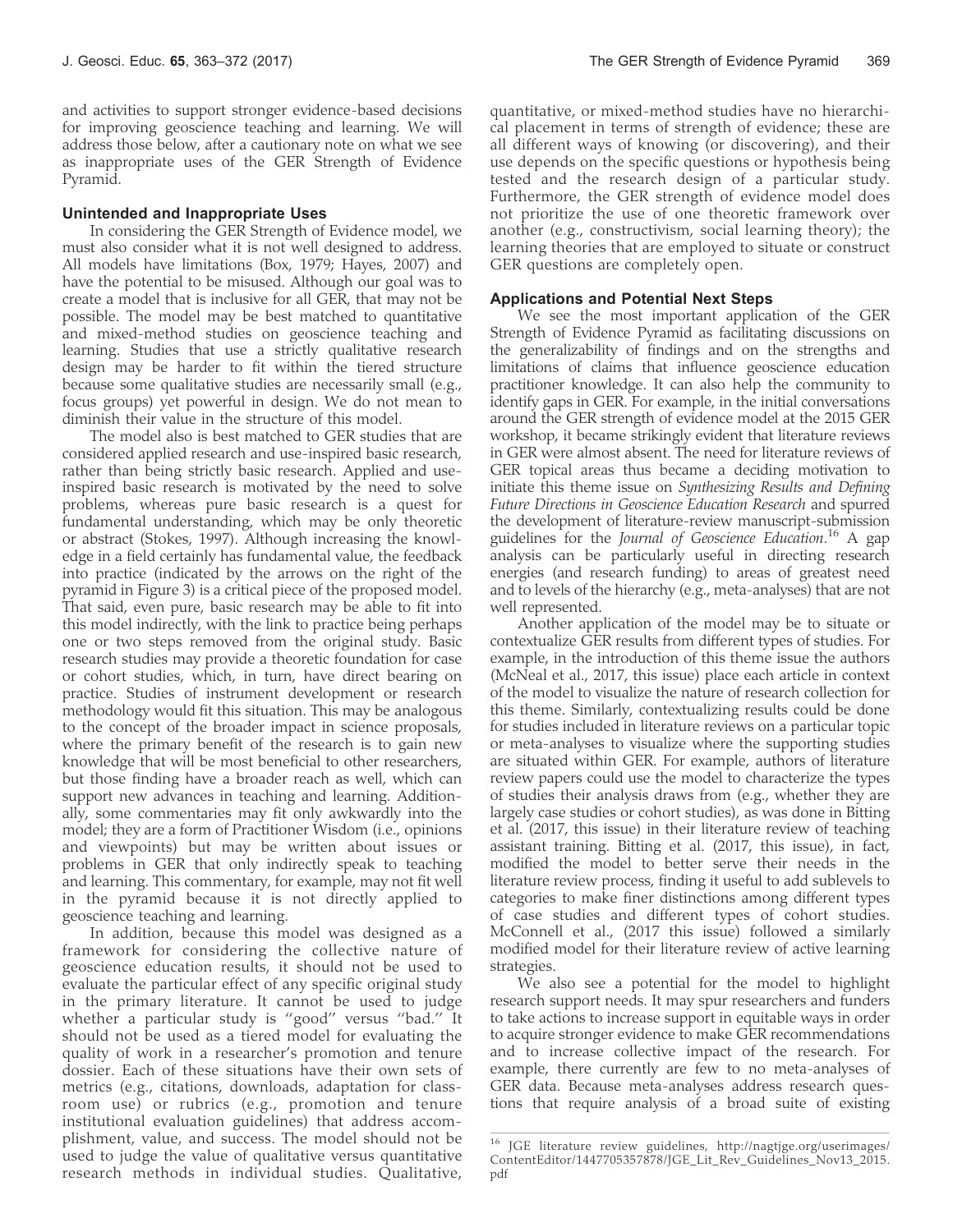quantitative or qualitative data, they fundamentally depend on access to data from previously published articles and reports. Aggregate data are more valuable than individual data. However, this highlights a research challenge, not only for GER but also for DBER in general: how to support the archiving and sharing of data? Other research fields have constructed ways of doing this; for example, in the geosciences, there are society or journal databases, such as the GSA Data Repository, $17$  and there are government-run topical databases, such as the World Data Service for Paleoclimatology for ice core data,<sup>18</sup> and social science data repositories also exist (e.g., Databrary<sup>19</sup>) that have found functional ways to manage data in ways that are acceptable to the Human Subject Institutional Review Boards. To address the meta-analysis gap in GER requires either the creation of a data repository (for GER or for all DBER) or the development of a relationship with an existing social science data repository (Kastens and Shipley, 2016). If such a database were to be developed, it would also be useful to design it in the spirit of the health sciences' ''Translating Research Into Practice (TRIP)'' database (Fig. 2), enabling searches at each level of the pyramid.

Finding better ways for translating geoscience education into practice is another critical need for the GER and educator communities. Although the proposed model can facilitate conversations among researchers, we must also consider how it can be made most useful to educators because they, like medical practitioners, are at the interface of research and practice. Making the strength of evidence more clear when the GER community makes recommendations for practice is one way to support more informed decisions by educators. Sharing the GER Strength of Evidence Pyramid with geoscience educators may help address that need, but we should be open to considering other ways to make the concepts more clear and accessible. We may need to follow the medical research field's approach and develop a user guide to geoscience education literature, organized around the levels of the GER Strength of Evidence Pyramid. Doing so might involve developing a grading system for recommendations similar to that in  $\text{EBM}^{\text{20}}$ (Shekelle et al., 1999) in which a ''recommendation grade'' is anchored in a level of evidence. In addition, in our exploration of the EBM and the Glover et al. (2006) EBM Pyramid, we were struck by how many medical library Web sites $^{21,22}$  used the pyramid as both an organizing framework and an entry point to studies for each level of the pyramid. Perhaps the GER Strength of Evidence Pyramid could be used in a similar way if embedded in online resource sites that geoscience educators and researchers already use, such as the SERC site, $23$  which contains both teaching resources (e.g., On the Cutting Edge and Teach the Earth) and

<sup>20</sup> Levels of evidence and grades of recommendations, https://hsl.lib.

researcher resources (e.g., GER Toolbox). In that case, the GER Pyramid could be a front door for a collection of wellsupported, generalizable community claims on ''what we know'' about geoscience teaching and learning, with links to recommended readings (e.g., literature reviews in particular theme areas of GER).

Lastly, several of the issues discussed above for which we see the GER Strength of Evidence Pyramid being potentially useful, are also issues for research in other discipline based fields (e.g., physics education research, chemistry education research). There is actually little in the model that is necessarily restricted to GER (perhaps only the examples of journal or SERC resources); and the origins of the model are in DBER and evidence-based medicine. Therefore, although our interest here was in developing a model for our GER community, the GER Strength of Evidence Pyramid may also serve as starting point for a model for other STEM educational research fields and for DBER in general. In this way, the GER Strength of Evidence Pyramid could be another resource that GER can contribute to advance cross-STEM DBER connections (Shipley et al., 2017, this issue).

#### Acknowledgments

This work has benefitted from thoughtful discussions with Heather Macdonald, Kim Kastens, Tony Feig, Laura Lukes, Eric Riggs, and participants in the 2015 GER workshop at the Earth Educators' Rendezvous. We also thank the Editor and reviewers for their constrictive comments, which improved the description and discussion of the proposed GER Strength of Evidence Pyramid. The initial idea for this conceptual model stemmed from planning activities for the 2015 GER workshop, which was funded by the National Science Foundation under grant DUE-1513519 (principal investigator, Heather Macdonald), Shaping the Future of Geoscience Education Research: Synthesizing Results and Articulating Future Directions.

## REFERENCES

- Ackley, B.J., Swan, B.A., Ladwig, G., and Tucker, S. 2008. Evidencebased nursing care guidelines: Medical-surgical interventions. St. Louis, MO: Mosby Elsevier. p. 7. Available at http:// libguides.winona.edu/c.php?g=11614&p=61584#s-lg-box-179330 (accessed 20 March 2017).
- AEA 267 (n.d). Area Education Agency 267. Available at https:// www.aea267.k12.ia.us/system/assets/uploads/files/1469/quasiexperimental\_design\_2.pdf. (accessed 20 March 2017).
- Arbesman, M., Scheer, J., and Lieberman, D. 2008. Using AOTA's critically appraised topic (CAT) and critically appraised paper (CAP) series to link evidence to practice. OT Practice, 13(5):18– 22.
- Bennett, J., Lubben, F., and Hogarth, S. 2006. Bringing science to life: A synthesis of the research evidence on the effects of context-based and STS approaches to science teaching. Science Education, 91(3):347–370. doi:10.1002/sce.20186.
- Berlin, J.A., and Golub, R.M. 2014. Meta-analysis as evidence building a better pyramid. JAMA, 312(96):603-605.
- Bitting, K., Tasdale, R., Ryker, K. 2017. Applying the GER strength of evidence pyramid: Developing a rubric to characterize existing geoscience teaching assistant training studies. Journal of Geoscience Education. 65(4):519–530.
- Box, G.E. 1979. Robustness in the strategy of scientific model building. In: Launer, R.L., and Wilkinson, G.N., eds. Robustness in statistics. New York: Academic Press.

<sup>&</sup>lt;sup>17</sup> GSA Repository https://www.geosociety.org/datarepository/.<br><sup>18</sup> World Data Service for Paleoclimatology for ice core data https://www.

ncdc.noaa.gov/data-access/paleoclimatology-data/datasets/ice-core.<br><sup>19</sup> Databrary https://nyu.databrary.org/.

umn.edu/biomed/help/levels-evidence-andgrades-recommendations<br><sup>21</sup> University of Pittsburgh Health Sciences Library System, https://hsls.

pitt.edu/resources/ebm.<br><sup>22</sup> Walden University Library evidence-based practice research http:// academicguides.waldenu.edu/healthevidence/evidencepyramid#s-lgbox-8700027,

<sup>23</sup> https://serc.carleton.edu/index.html.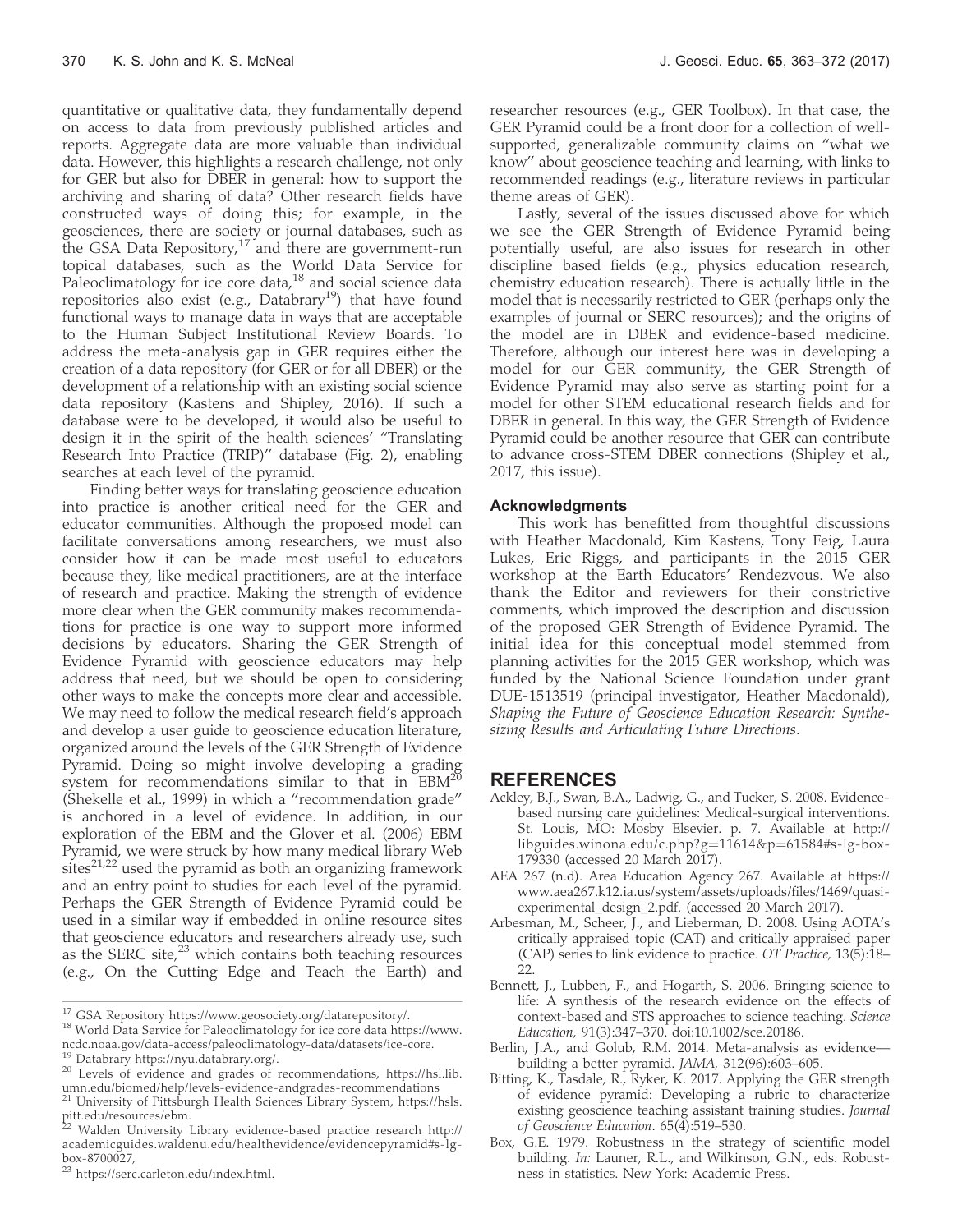- Coalition for Evidence-Based Policy. 2003. Identifying and implementing educational practices supported by rigorous evidence: A user friendly guide. Washington, DC: U.S. Department of Education National Center for Education Evaluation and Regional Assistance, NCEE EB2003. 19 p. Available at https://ies.ed.gov/ncee/pubs/evidence\_based/ evidence\_based.asp (accessed 2 September 2017).
- Cochran, K.F. 1997. Pedagogical content knowledge: Teachers' integration of subject matter, pedagogy, students, and learning environments. Research Matters—To the Science Teacher, No. 9702 Reston, VA: National Association for Research in Science Teaching.
- Dolan, E., Elliot, S., Henderson, C., Curran-Everett, St. John, K., and Ortiz, P. 2017. Evaluating discipline-based education research for promotion and tenure. Innovative Higher Education, pp. 1–7. doi:10.1007/s10755-017-9406-y.
- Evidence-Based Medicine Working Group. 1992. Evidence-based medicine: a new approach to teaching the practice of medicine. Journal of the American Medical Association, 268(17):2420–2425.
- Freeman, S., Eddy, S., McDonough, M., Smith, M.K., Okoroafor, N., Jordt, H., and Wedderoth, M.P. 2014. Active learning increases student performance in science, engineering, and mathematics. PNAS, 111(23):8410–8415. doi:10.1073/pnas. 1319030111.
- Gentile, J., Brenner, K., and Stephens, A.; National Academies of Sciences, Engineering, and Medicine, eds. 2017. Undergraduate research experiences for STEM students: Successes, challenges, and opportunities. Washington, DC: The National Academies Press. doi: 10.17226/24622.
- Glover, J., Izzo, D., Odato, K., and Wang, L. 2006. EBM Pyramid and EBM Page Generator, Trustees of Dartmouth College and Yale University. Available at https://www.dartmouth.edu/ ~biomed/resources.htmld/guides/ebm\_resources.shtml (accessed 2 September 2017).
- Guyatt G. Evidence-based medicine [editorial]. 1991. ACP J Club, 114:A16. doi:10.7326/ACPJC-1991-114-2-A16.
- Guyatt, G., Cairns, J., and Churchill, D. 1992. Evidence-based medicine: A new approach to teaching the practice of medicine. JAMA, 268(17):2420–2425. doi:10.1001/jama.1992. 03490170092032.
- Hayes, R.B. 2007. Of studies, syntheses, synopses, summaries, and systems: the ''5S'' evolution of information services for evidence-based healthcare decisions. Evidence-based Nursing, 10:6–7.
- Henderson, C., Connolly, M., Dolan, E., Finkelstein, N., Franklin, S., Malcolm, S., Rasmussen, C., Redd, K., and St. John, K. 2017. Towards the STEM DBER alliance: Why we need a disciplinebased STEM education research community. Journal of Engineering Education, 106(3):349–355.
- Higgins, J.P.T., and Green, S., eds., 2011. Cochrane handbook for systematic reviews of interventions (version 5.1). The Cochrane Collaboration. Available at http://training.cochrane.org/ handbook (accessed 2 September 2017)
- Kastens, K. 2017. A Community of practice for GER. Available at http://nagt.org/nagt/geoedresearch/toolbox/basics/CoP.html (accessed 7 March 2017).
- Kastens, K., and Krumhansl, R., 2017. Identifying curriculum design patterns as a strategy for focusing geoscience education research: A proof of a concept based on teaching and learning with geoscience data. Journal of Geoscience Education, 65(4):373–392.
- Kastens, K., and Mogk, D., 2016. Discipline-based education research (DBER) and geoscience [Webinar]. Available at http://nagt.org/nagt/profdev/workshops/geoed\_research/dber\_ webinar.html (accessed 7 March 2017).
- Kastens, K., and Shipley, T., 2016. Exploring options for archiving, disseminating, and sharing data in geoscience education research, presentation at the geoscience education research community planning workshop; Madison, WI. Available at

http://serc.carleton.edu/earth\_rendezvous/2016/program/ morning\_workshops/w3/program.html. (accessed 20 March 2017).

- Libarkin, J. 2015. Alphabetical list of graduate programs in geocognition and geoscience education research. Available at https://geocognitionresearchlaboratory.wordpress.com/ graduate-study/geocognition-geoscience-education-researchprograms/ (accessed 7 March 2017).
- Lukes, L., LaDue, N., Cheek, K., Ryker, K., and St. John, K. 2015. Creating a community of practice around geoscience education research: NAGT-GER [Abstract]. Journal of Geoscience Education, 63(1):1–6. doi:10.5408/1089-9995-63.1.1.
- Macdonald, H. 2016. Meeting report—First steps toward synthesizing geoscience education research: Notes from workshop discussions. Available at https://serc.carleton.edu/earth\_ rendezvous/2015/morning\_workshops/w3/program.html (accessed 2 September 2017).
- Manduca, C.A., Iverson, E.R., Luxenberg, M., Macdonald, R.H., McConnell, D.A., Mogk, D.W., and Tewksbury, B.J., 2017. Improving undergraduate STEM education: The efficacy of discipline-based professional development. Science Advances, 3(2):e1600193.
- Manduca, C.A., Mogk, D.W., Stillings, N. 2003. Bringing research on learning to the geosciences: Report from a workshop sponsored by the National Science Foundation and the Johnson Foundation. Cincinnati, OH: Johnson Foundation. p. 36.
- Manduca, C.A., Mogk, D.W., Tewksbury, B., Macdonald, R.H., Fox, S.P., Iverson, E.R., Kirk, K., McDaris, J., Ormand, C., and Bruckner, M. 2010. On the cutting edge: Teaching help for geoscience faculty. Science, 327(5969):1095-1096.
- McConnell, D.A., Chapman, L., Czajka, C.D., Jones, J.P., Ryker, K.D., Wiggens, J. 2017. Instructional utility and learning efficacy of common active learning strategies. Journal of Geoscience Education, 65(4):604–625.
- McNeal, K.S., and Petcovic, H.L. 2017. parking conversations about graduate programs in geoscience education research. Journal of Geoscience Education, 65(4):399–406.
- Melnyk, B.M., and Fineout-Overholt, E. 2011. Evidence-based practice in nursing and healthcare: A guide to best practice. Philadelphia, PA: Lippincott, Williams & Wilkins. Available at http://guides.lib.umich.edu/c.php?g=282802&p=1888246 (accessed 2 September 2017).
- Mogk, D. [n.d.]. Discipline-based education research (DBER) understanding and improving learning in undergraduate science and engineering—contributions and opportunities for the geosciences. Available at http://serc.carleton.edu/ NAGTWorkshops/DBER.html (accessed 7 March 2017).
- Montori, V.M., and Guyatt, G.H. 2008. Progress in evidence-based medicine. JAMA, 300(15):1814–1816. doi:10.1001/jama.300.15. 1814.
- Palermo, T. 2013. New guidelines for publishing review articles in JPP: Systematic reviews and topical reviews. Journal of Pediatric Psychology, 38(1):5–9. doi:10.1093/jpepsy/jss124.
- Perkins, D. 2004. Scholarship of teaching and learning, assessment, and the Journal of Geoscience Education. Journal of Geoscience Education, 52(2):113–114.
- Petrosino, A., Roruch, R., Rounding, C., McDonald, S., and Chalmers, I. 2000. The Campbell collaboration social, psychological, educational and criminological trials register (C2- SPECTR) to facilitate the preparation and maintenance of systematic reviews of social and educational interventions. Evaluation and Research in Education, 14(3–4):206–219.
- Pilburn, M.D., van der Hoeven Kraft, K., and Pacheco, H. 2011. A new century for geoscience education research—A commissioned study to inform the 2012 DBER Report. Washington, DC: Board on Science Education, The National Academies of Sciences, Engineering, and Medicine. p. 24.
- Podvey, M.C., Hoover, K.D., and Henderson, K.S. 2013. Evaluating